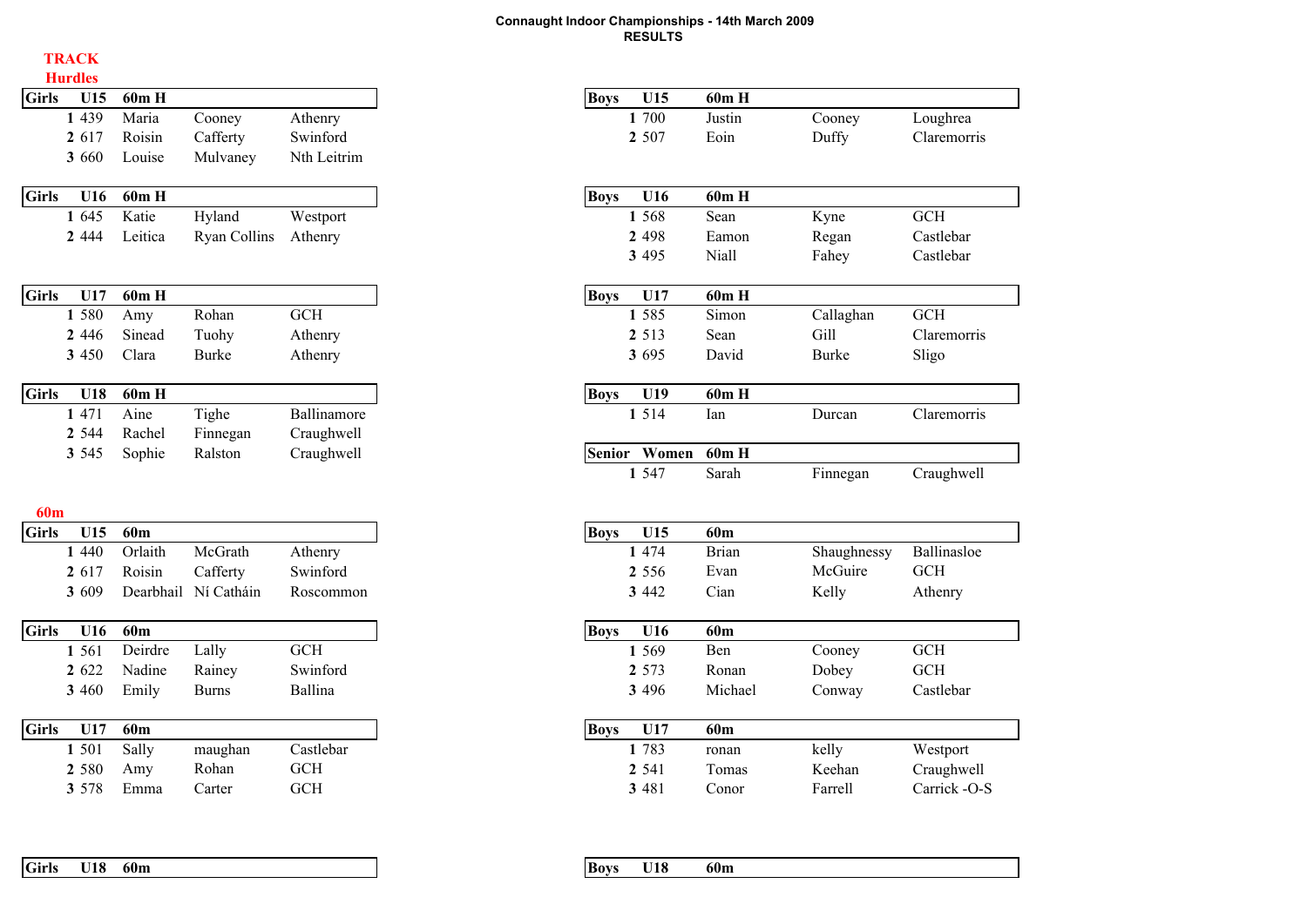| 1 591   | Leona | McGuire | <b>GCH</b>           | -611    | Lorcan      | O'Cathain | Roscommon |
|---------|-------|---------|----------------------|---------|-------------|-----------|-----------|
| 2 6 1 0 | Niamh |         | Ní Catháin Roscommon | 2 7 1 3 | Christopher | Jahrling  | Sligo     |
| 3 6 3 1 | Kazia | Boland  | Swinford             | 3 5 0 4 | David       | Conway    | Castlebar |

| Aedin<br>1602<br><b>GCH</b><br>1 5 1 4<br>Esslement<br>2 6 3 9<br>Nicola<br>2 6 6 5<br>Monaghan Tuam | <b>Girls</b><br>U19 | 60m |  |  | <b>Boys</b> | U19 |
|------------------------------------------------------------------------------------------------------|---------------------|-----|--|--|-------------|-----|
|                                                                                                      |                     |     |  |  |             |     |
|                                                                                                      |                     |     |  |  |             |     |

| Niamh<br>Ní Catháin<br>2 7 1 3<br>Christopher<br>2 610<br>Roscommon<br>Boland<br>Swinford<br>3 504<br>David<br>3 631<br>Kazia<br>60m<br><b>Boys</b><br>U19<br>60m<br>U19<br>1 5 1 4<br>Aedin<br>$\operatorname{GCH}$<br>1 602<br>Esslement<br>Ian<br>2 6 6 5<br>2 639<br>Nicola<br>Monaghan<br>Tuam<br>caoimhne<br>3 5 0 5<br>Richard<br>Senior Men<br>60m<br>1 699<br>Gary<br>2 708<br>John<br>1000m<br><b>WALK</b><br>U15<br>1000m<br><b>Boys</b><br>U15<br>sadik<br>1 4 9 1<br>Patrick<br>1 644<br>deena<br>Westport<br>Beirne<br>Mohill<br>Michelle<br>2 780<br>Michael<br>2 656<br>3 641<br>ashling<br>heneghan<br>Westport<br><b>WALK</b><br>1500m<br><b>Boys</b><br>1500m<br>U16<br>U16<br>Cliona<br>Mulroy<br>Swinford<br>1 508<br>1 621<br>Paul<br>alice<br>2 650<br>dever<br>Westport<br><b>WALK</b><br>U17<br>1500m<br>U17<br>1500m<br><b>Boys</b><br>1 4 6 9<br>Ciara<br>O'Dowd<br>Ballinamore<br>1 629<br>Oisin<br>2 5 1 2<br>Claremorris<br>Emma<br>Moran<br>1500m<br><b>WALK</b><br>1500m<br>U18<br><b>Boys</b><br>U19<br>clara<br>1 785<br>1 655<br>harrington<br>Westport<br>cian<br>200m<br>200m<br><b>Boys</b><br>U16<br>U16<br>1 5 6 9<br>1 561<br>Deirdre<br>Lally<br>Ben<br>$GCH$<br>Conor<br>cathy<br>mc kenna<br>Westport<br>2 4 9 4<br>2 648<br>3 622<br>Nadine<br>Swinford<br>3 573<br>Ronan<br>Rainey<br>200m<br>200m<br>U17<br>U17<br><b>Boys</b><br>1 783<br>Castlebar |             |              |
|-----------------------------------------------------------------------------------------------------------------------------------------------------------------------------------------------------------------------------------------------------------------------------------------------------------------------------------------------------------------------------------------------------------------------------------------------------------------------------------------------------------------------------------------------------------------------------------------------------------------------------------------------------------------------------------------------------------------------------------------------------------------------------------------------------------------------------------------------------------------------------------------------------------------------------------------------------------------------------------------------------------------------------------------------------------------------------------------------------------------------------------------------------------------------------------------------------------------------------------------------------------------------------------------------------------------------------------------------------------------------------------------------------|-------------|--------------|
|                                                                                                                                                                                                                                                                                                                                                                                                                                                                                                                                                                                                                                                                                                                                                                                                                                                                                                                                                                                                                                                                                                                                                                                                                                                                                                                                                                                                     | Jahrling    | Sligo        |
|                                                                                                                                                                                                                                                                                                                                                                                                                                                                                                                                                                                                                                                                                                                                                                                                                                                                                                                                                                                                                                                                                                                                                                                                                                                                                                                                                                                                     | Conway      | Castlebar    |
|                                                                                                                                                                                                                                                                                                                                                                                                                                                                                                                                                                                                                                                                                                                                                                                                                                                                                                                                                                                                                                                                                                                                                                                                                                                                                                                                                                                                     |             |              |
|                                                                                                                                                                                                                                                                                                                                                                                                                                                                                                                                                                                                                                                                                                                                                                                                                                                                                                                                                                                                                                                                                                                                                                                                                                                                                                                                                                                                     |             |              |
|                                                                                                                                                                                                                                                                                                                                                                                                                                                                                                                                                                                                                                                                                                                                                                                                                                                                                                                                                                                                                                                                                                                                                                                                                                                                                                                                                                                                     | Durcan      | Claremorris  |
|                                                                                                                                                                                                                                                                                                                                                                                                                                                                                                                                                                                                                                                                                                                                                                                                                                                                                                                                                                                                                                                                                                                                                                                                                                                                                                                                                                                                     | mc greal    | Westport     |
|                                                                                                                                                                                                                                                                                                                                                                                                                                                                                                                                                                                                                                                                                                                                                                                                                                                                                                                                                                                                                                                                                                                                                                                                                                                                                                                                                                                                     | Keaney      | Castlebar    |
|                                                                                                                                                                                                                                                                                                                                                                                                                                                                                                                                                                                                                                                                                                                                                                                                                                                                                                                                                                                                                                                                                                                                                                                                                                                                                                                                                                                                     |             |              |
|                                                                                                                                                                                                                                                                                                                                                                                                                                                                                                                                                                                                                                                                                                                                                                                                                                                                                                                                                                                                                                                                                                                                                                                                                                                                                                                                                                                                     |             |              |
|                                                                                                                                                                                                                                                                                                                                                                                                                                                                                                                                                                                                                                                                                                                                                                                                                                                                                                                                                                                                                                                                                                                                                                                                                                                                                                                                                                                                     | Hynes       | Sligo        |
|                                                                                                                                                                                                                                                                                                                                                                                                                                                                                                                                                                                                                                                                                                                                                                                                                                                                                                                                                                                                                                                                                                                                                                                                                                                                                                                                                                                                     | Walkin      | Mayo AC      |
|                                                                                                                                                                                                                                                                                                                                                                                                                                                                                                                                                                                                                                                                                                                                                                                                                                                                                                                                                                                                                                                                                                                                                                                                                                                                                                                                                                                                     |             |              |
|                                                                                                                                                                                                                                                                                                                                                                                                                                                                                                                                                                                                                                                                                                                                                                                                                                                                                                                                                                                                                                                                                                                                                                                                                                                                                                                                                                                                     |             |              |
|                                                                                                                                                                                                                                                                                                                                                                                                                                                                                                                                                                                                                                                                                                                                                                                                                                                                                                                                                                                                                                                                                                                                                                                                                                                                                                                                                                                                     | <b>WALK</b> |              |
|                                                                                                                                                                                                                                                                                                                                                                                                                                                                                                                                                                                                                                                                                                                                                                                                                                                                                                                                                                                                                                                                                                                                                                                                                                                                                                                                                                                                     | <b>Bell</b> | Castlebar    |
|                                                                                                                                                                                                                                                                                                                                                                                                                                                                                                                                                                                                                                                                                                                                                                                                                                                                                                                                                                                                                                                                                                                                                                                                                                                                                                                                                                                                     | Mc Loughlin | Westport     |
|                                                                                                                                                                                                                                                                                                                                                                                                                                                                                                                                                                                                                                                                                                                                                                                                                                                                                                                                                                                                                                                                                                                                                                                                                                                                                                                                                                                                     |             |              |
|                                                                                                                                                                                                                                                                                                                                                                                                                                                                                                                                                                                                                                                                                                                                                                                                                                                                                                                                                                                                                                                                                                                                                                                                                                                                                                                                                                                                     |             |              |
|                                                                                                                                                                                                                                                                                                                                                                                                                                                                                                                                                                                                                                                                                                                                                                                                                                                                                                                                                                                                                                                                                                                                                                                                                                                                                                                                                                                                     | <b>WALK</b> |              |
|                                                                                                                                                                                                                                                                                                                                                                                                                                                                                                                                                                                                                                                                                                                                                                                                                                                                                                                                                                                                                                                                                                                                                                                                                                                                                                                                                                                                     | Murphy      | Claremorris  |
|                                                                                                                                                                                                                                                                                                                                                                                                                                                                                                                                                                                                                                                                                                                                                                                                                                                                                                                                                                                                                                                                                                                                                                                                                                                                                                                                                                                                     |             |              |
|                                                                                                                                                                                                                                                                                                                                                                                                                                                                                                                                                                                                                                                                                                                                                                                                                                                                                                                                                                                                                                                                                                                                                                                                                                                                                                                                                                                                     |             |              |
|                                                                                                                                                                                                                                                                                                                                                                                                                                                                                                                                                                                                                                                                                                                                                                                                                                                                                                                                                                                                                                                                                                                                                                                                                                                                                                                                                                                                     | <b>WALK</b> |              |
|                                                                                                                                                                                                                                                                                                                                                                                                                                                                                                                                                                                                                                                                                                                                                                                                                                                                                                                                                                                                                                                                                                                                                                                                                                                                                                                                                                                                     | Hynes       | Swinford     |
|                                                                                                                                                                                                                                                                                                                                                                                                                                                                                                                                                                                                                                                                                                                                                                                                                                                                                                                                                                                                                                                                                                                                                                                                                                                                                                                                                                                                     |             |              |
|                                                                                                                                                                                                                                                                                                                                                                                                                                                                                                                                                                                                                                                                                                                                                                                                                                                                                                                                                                                                                                                                                                                                                                                                                                                                                                                                                                                                     |             |              |
|                                                                                                                                                                                                                                                                                                                                                                                                                                                                                                                                                                                                                                                                                                                                                                                                                                                                                                                                                                                                                                                                                                                                                                                                                                                                                                                                                                                                     | <b>WALK</b> |              |
|                                                                                                                                                                                                                                                                                                                                                                                                                                                                                                                                                                                                                                                                                                                                                                                                                                                                                                                                                                                                                                                                                                                                                                                                                                                                                                                                                                                                     | mc manamon  | Westport     |
|                                                                                                                                                                                                                                                                                                                                                                                                                                                                                                                                                                                                                                                                                                                                                                                                                                                                                                                                                                                                                                                                                                                                                                                                                                                                                                                                                                                                     |             |              |
|                                                                                                                                                                                                                                                                                                                                                                                                                                                                                                                                                                                                                                                                                                                                                                                                                                                                                                                                                                                                                                                                                                                                                                                                                                                                                                                                                                                                     |             |              |
|                                                                                                                                                                                                                                                                                                                                                                                                                                                                                                                                                                                                                                                                                                                                                                                                                                                                                                                                                                                                                                                                                                                                                                                                                                                                                                                                                                                                     | Cooney      | <b>GCH</b>   |
|                                                                                                                                                                                                                                                                                                                                                                                                                                                                                                                                                                                                                                                                                                                                                                                                                                                                                                                                                                                                                                                                                                                                                                                                                                                                                                                                                                                                     | Helbert     | Castlebar    |
|                                                                                                                                                                                                                                                                                                                                                                                                                                                                                                                                                                                                                                                                                                                                                                                                                                                                                                                                                                                                                                                                                                                                                                                                                                                                                                                                                                                                     |             |              |
|                                                                                                                                                                                                                                                                                                                                                                                                                                                                                                                                                                                                                                                                                                                                                                                                                                                                                                                                                                                                                                                                                                                                                                                                                                                                                                                                                                                                     | Dobey       | <b>GCH</b>   |
|                                                                                                                                                                                                                                                                                                                                                                                                                                                                                                                                                                                                                                                                                                                                                                                                                                                                                                                                                                                                                                                                                                                                                                                                                                                                                                                                                                                                     |             |              |
|                                                                                                                                                                                                                                                                                                                                                                                                                                                                                                                                                                                                                                                                                                                                                                                                                                                                                                                                                                                                                                                                                                                                                                                                                                                                                                                                                                                                     | Kelly       | Westport     |
| Sally<br>1 501<br>maughan<br>Ronan<br>Rohan<br><b>GCH</b><br>Amy<br>2 481<br>Conor<br>2 580                                                                                                                                                                                                                                                                                                                                                                                                                                                                                                                                                                                                                                                                                                                                                                                                                                                                                                                                                                                                                                                                                                                                                                                                                                                                                                         | Farrell     | Carrick -O-S |
| Tara<br><b>GCH</b><br>Simon<br>Hession<br>3 5 8 5                                                                                                                                                                                                                                                                                                                                                                                                                                                                                                                                                                                                                                                                                                                                                                                                                                                                                                                                                                                                                                                                                                                                                                                                                                                                                                                                                   | Callaghan   | <b>GCH</b>   |
| 3 579                                                                                                                                                                                                                                                                                                                                                                                                                                                                                                                                                                                                                                                                                                                                                                                                                                                                                                                                                                                                                                                                                                                                                                                                                                                                                                                                                                                               |             |              |
| 200m<br>U18<br>U18<br><b>Boys</b><br>200 <sub>m</sub><br>$\mathbf{r} \cdot \mathbf{r}$<br>$\alpha$ $\alpha$                                                                                                                                                                                                                                                                                                                                                                                                                                                                                                                                                                                                                                                                                                                                                                                                                                                                                                                                                                                                                                                                                                                                                                                                                                                                                         |             |              |

#### **Walks**

| <b>Girls</b> | U15     | 1000m            | <b>WALK</b> |             |
|--------------|---------|------------------|-------------|-------------|
|              | 1 644   | deena            | sadik       | Westport    |
|              | 2 656   | Michelle         | Beirne      | Mohill      |
|              | 3 641   | ashling          | heneghan    | Westport    |
| <b>Girls</b> | U16     | 1500m            | <b>WALK</b> |             |
|              | 1 621   | Cliona           | Mulroy      | Swinford    |
|              | 2 650   | alice            | dever       | Westport    |
| <b>Girls</b> | U17     | 1500m            | <b>WALK</b> |             |
|              | 1 4 6 9 | Ciara            | O'Dowd      | Ballinamore |
|              | 2 5 1 2 | Emma             | Moran       | Claremorris |
| <b>Girls</b> | U18     | 1500m            | <b>WALK</b> |             |
|              | 1 655   | clara            | harrington  | Westport    |
| 200m         |         |                  |             |             |
| <b>Girls</b> | U16     | 200 <sub>m</sub> |             |             |
|              | 1 5 6 1 | Deirdre          | Lally       | <b>GCH</b>  |
|              | 2 648   | cathy            | mc kenna    | Westport    |
|              | 3 622   | Nadine           | Rainey      | Swinford    |
| <b>Girls</b> | U17     | 200m             |             |             |
|              | 1 501   | Sally            | maughan     | Castlebar   |
|              | 2 580   | Amy              | Rohan       | <b>GCH</b>  |

**Girls U18 200m**1 591 Leona <sup>591</sup> Leona McGuire GCH **<sup>1</sup>** <sup>611</sup> Lorcán O'Cathain Roscommon

**3**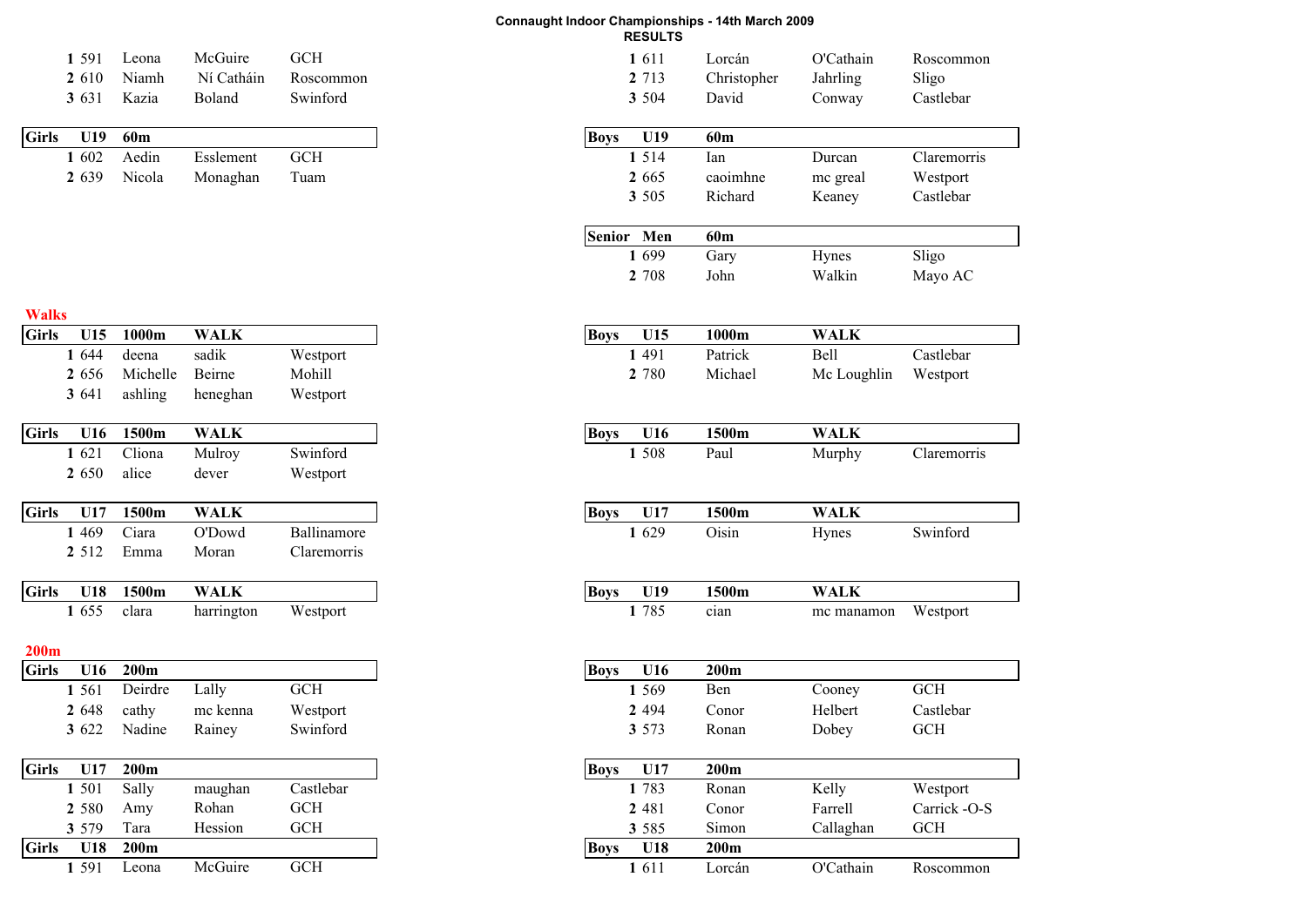| 2 4 7 1      | Aine  | Tighe      | Ballinamore |
|--------------|-------|------------|-------------|
| <b>3</b> 610 | Niamh | Ní Catháin | Roscommon   |

| 2471 | Aine | Tighe                            | Ballinamore | 2 5 9 8      | Sean   | Diskin          | <b>GCH</b> |
|------|------|----------------------------------|-------------|--------------|--------|-----------------|------------|
|      |      | 3 610 Niamh Ní Catháin Roscommon |             | <b>3</b> 600 | Seamus | O'Conghaile GCH |            |

| <b>Boys</b> | U19     | 200m     |         |           |
|-------------|---------|----------|---------|-----------|
|             | 1 665   | Caoimhin | McGreal | Westport  |
|             | 2 5 0 5 | Richard  | Keaney  | Castlebar |
|             | 3 613   | Mark     | Devery  | Roscommon |

| Sen | м       | 200m   |                            |              |
|-----|---------|--------|----------------------------|--------------|
|     | 1486    | Gerard | O'Donnell                  | Carrick -O-S |
|     | 2 6 9 9 | Gary   | <b>Hynes</b><br>Mallaghan- | Sligo        |
|     | 3 607   | Fionn  | McGowan                    | <b>GCH</b>   |

#### **300m**

| Girls |       | U18 300m            |          |            | 400m |          |       |
|-------|-------|---------------------|----------|------------|------|----------|-------|
|       |       | 1 592 Rachel        | Shaw     | GCH        |      | Boys U18 | 400m  |
|       |       | <b>2</b> 544 Rachel | Finnegan | Craughwell |      | 1611     | Lorcá |
|       | 3 697 | Rianne              | McHugh   | Sligo      |      | 2 5 9 9  | Alan  |

| 800 <sub>m</sub> |         |       |        |             |
|------------------|---------|-------|--------|-------------|
| <b>Girls</b>     | U15     | 800m  |        |             |
|                  | 1467    | Laura | O Dowd | Ballinamore |
|                  | 2 642   | ellen | moran  | Westport    |
|                  | 3 4 3 8 | Marie | Tuohv  | Athenry     |

| <b>Girls</b> | U16     | 800m     |          |             | <b>Boys</b> | U16     | 800m  |
|--------------|---------|----------|----------|-------------|-------------|---------|-------|
|              | 1 527   | Linda    | Porter   | Craughwell  |             | 1 5 3 0 | Davic |
|              | 2 5 6 5 | Michelle | Maher    | GCH         |             | 2 4 9 7 | Davic |
|              | 3 4 6 8 | Ciara    | McWeeney | Ballinamore |             | 3 6 6 3 | Robei |

| <b>Girls</b> | U17     | 800 <sub>m</sub> |         |            |
|--------------|---------|------------------|---------|------------|
|              |         | 681 Ciara        | McBride | Nrth Sligo |
|              | 2 4 9 9 | Rebecca          | Conway  | Castlebar  |

| U <sub>18</sub> | 300m   |          |            | 400m        |         |         |           |              |  |
|-----------------|--------|----------|------------|-------------|---------|---------|-----------|--------------|--|
| 1 592           | Rachel | Shaw     | <b>GCH</b> | <b>Boys</b> | U18     | 400m    |           |              |  |
| 2 544           | Rachel | Finnegan | Craughwell |             | 1611    | Lorcán  | O'Cathain | Roscommon    |  |
| 3697            | Rianne | McHugh   | Sligo      |             | 2 5 9 9 | Alan    | Campbell  | <b>GCH</b>   |  |
|                 |        |          |            |             | 3 4 6 6 | David   | Healy     | Ballina      |  |
|                 |        |          |            |             |         |         |           |              |  |
|                 |        |          |            | Sen         | M       | 400m    |           |              |  |
|                 |        |          |            |             | 486     | Gerard  | O'Donnell | Carrick -O-S |  |
|                 |        |          |            |             | 2 7 8 9 | Alan    | Kelly     | St. Ronan's  |  |
|                 |        |          |            |             | 3 608   | Brendan | Glynn     | <b>GCH</b>   |  |

| U15   | 800m  |        |             | U15<br><b>Boys</b> | 800m           |
|-------|-------|--------|-------------|--------------------|----------------|
| . 467 | ∟aura | O Dowd | Ballinamore | 478                | Daire          |
| 2642  | ellen | moran  | Westport    | 2 7 7 8            | david          |
| 3438  | Marie | Tuohy  | Athenry     | 3 4 5 9            | $\gamma$ iaran |

| U16   | 800m     |          |             |
|-------|----------|----------|-------------|
| 1.527 | Linda    | Porter   | Craughwell  |
| 2 565 | Michelle | Maher    | GCH         |
| 3468  | `ıara    | McWeeney | Ballinamore |

| U17<br>800m     |         |            |
|-----------------|---------|------------|
| Ciara<br>681    | McBride | Nrth Sligo |
| 2499<br>Rebecca | Conway  | Castlebar  |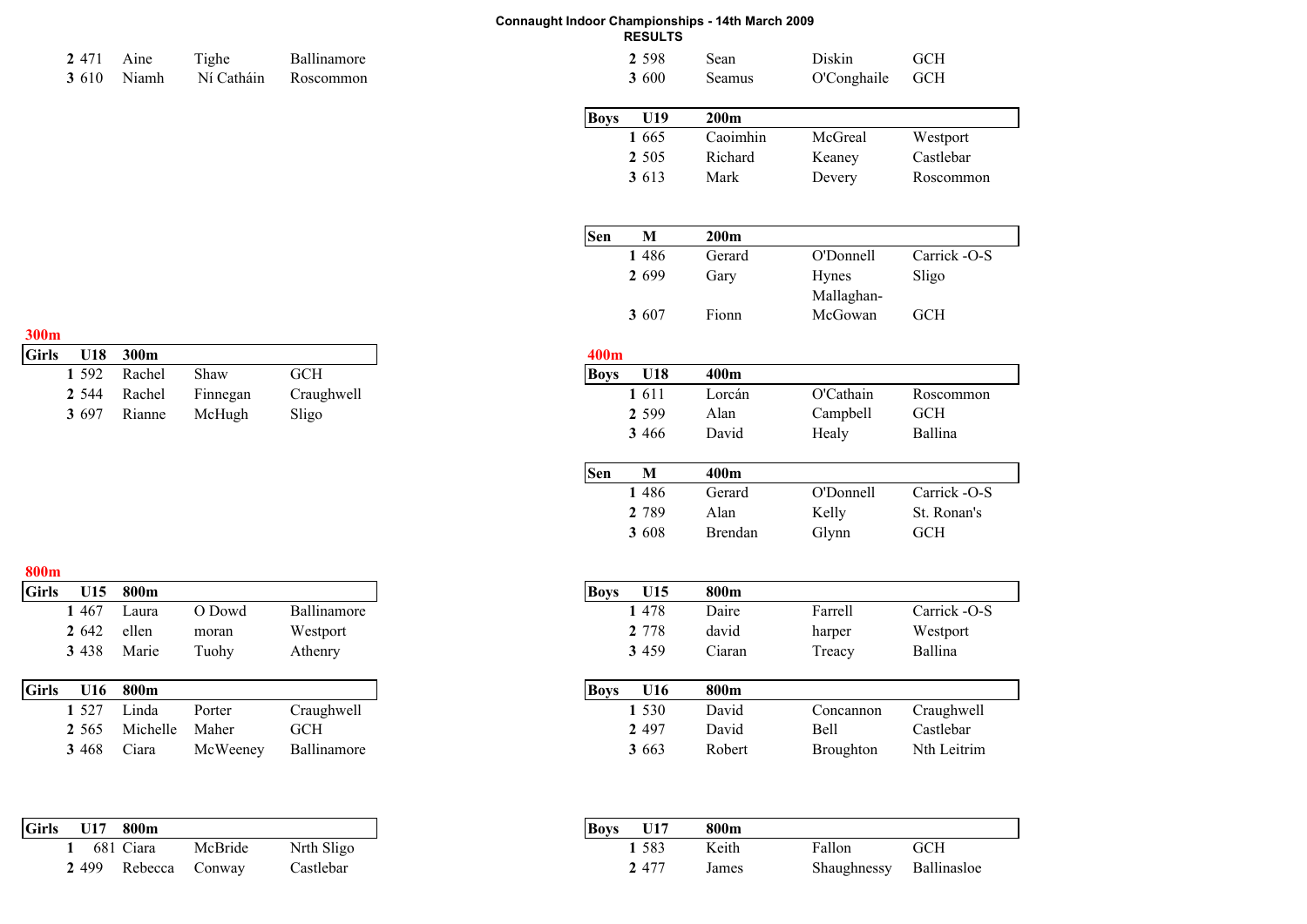| <b>Girls</b> | U18     | 800m             |           |             |
|--------------|---------|------------------|-----------|-------------|
|              | 1 5 9 2 | Rachel           | Shaw      | GCH         |
|              | 2 4 7 0 | Niamh            | Griffin   | Ballinamore |
|              | 3 4 5 4 | Serena           | Hansberry | Athenry     |
| <b>Girls</b> | U19     | 800 <sub>m</sub> |           |             |
|              | 1 698   | Rachael          | Kilgallon | Sligo       |
|              |         |                  |           |             |

| <b>Girls</b> | U16     | 1500m             |         |            |
|--------------|---------|-------------------|---------|------------|
|              | 1 5 2 7 | Linda             | Porter  | Craughwell |
|              | 2 5 6 5 | Michelle          | Maher   | <b>GCH</b> |
|              | 3 6 2 1 | Cliona            | Mulroy  | Swinford   |
| <b>Girls</b> | U17     | 1500 <sub>m</sub> |         |            |
|              |         | 681 Ciara         | McBride | Nrth Sligo |
|              | 2 627   | Fionnuala Mulroy  |         | Swinford   |
|              | 3 5 3 6 | Shannen           | Freaney | Craughwell |
| <b>Girls</b> | U18     | 1500m             |         |            |
|              | 1 588   | Eimear            | Hanahoe | <b>GCH</b> |
|              | 2 6 3 1 | Kazia             | Boland  | Swinford   |

| U18   | 800m             |           |             |
|-------|------------------|-----------|-------------|
| 1 592 | Rachel           | Shaw      | <b>GCH</b>  |
| 2 470 | Niamh            | Griffin   | Ballinamore |
|       | Serena           | Hansberry | Athenry     |
| U19   | 800m             |           |             |
|       | Rachael          | Kilgallon | Sligo       |
|       |                  |           |             |
|       |                  |           |             |
|       |                  |           |             |
| U16   | 1500m            |           |             |
|       | Linda            | Porter    | Craughwell  |
|       | Michelle         | Maher     | <b>GCH</b>  |
|       | Cliona           | Mulroy    | Swinford    |
|       |                  |           |             |
|       | 1500m            |           |             |
|       | 681 Ciara        | McBride   | Nrth Sligo  |
|       | Fionnuala Mulroy |           | Swinford    |
|       | Shannen          | Freaney   | Craughwell  |
| U18   | 1500m            |           |             |
|       | Eimear           | Hanahoe   | <b>GCH</b>  |
|       | Kazia            | Boland    | Swinford    |
|       |                  |           |             |
|       |                  |           |             |
|       |                  |           |             |
|       |                  |           |             |
|       |                  |           |             |
|       |                  |           |             |
|       |                  |           |             |
|       |                  |           |             |
|       |                  |           |             |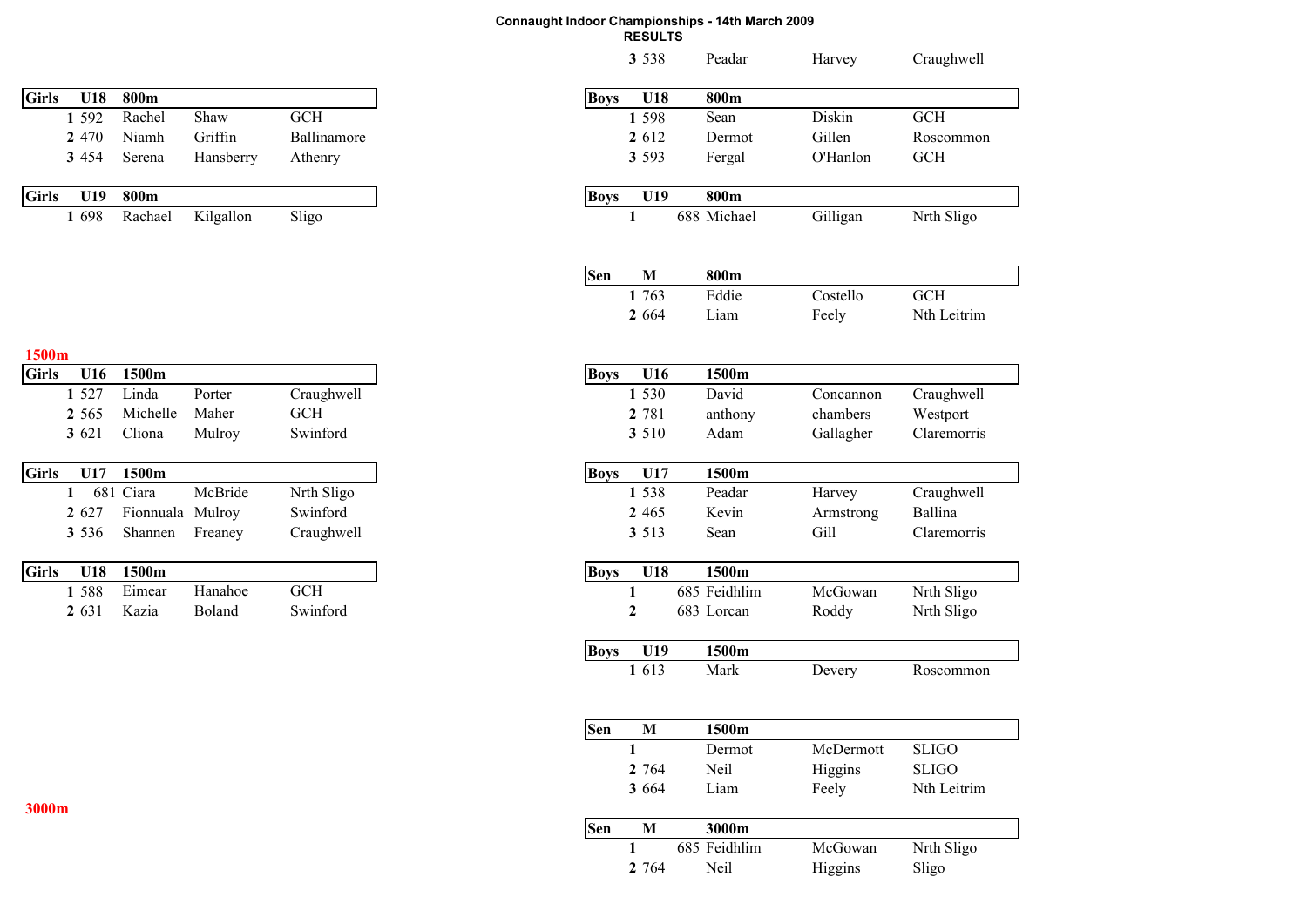| 3 789 | Alan | Kelly | St. Ronan's |
|-------|------|-------|-------------|
|       |      |       |             |

| <b>Relays</b>      |                    |           |              |            |             |         |
|--------------------|--------------------|-----------|--------------|------------|-------------|---------|
| <b>Girls</b>       | U15                |           |              |            | <b>Boys</b> | U15     |
|                    | 1 742              |           |              | Athenry    |             | 1 746   |
|                    | 2 762              |           |              | Swinford   |             | 2 7 4 5 |
|                    | 3 7 3 9            |           |              | Craughwell |             | 3 775   |
| <b>Girls</b>       | U16                |           |              |            | <b>Boys</b> | U16     |
|                    | 1 769              |           |              | Westport   |             | 1 730   |
|                    | 2 765              |           |              | Swinford   |             | 2 7 3 2 |
|                    | 3 7 2 7            |           |              | Craughwell |             | 3 731   |
| <b>Girls</b>       | U17                |           |              |            | <b>Boys</b> | U17     |
|                    | 1 747              |           |              | Castlebar  |             | 1 753   |
|                    | 2 7 4 9            |           |              | <b>GCH</b> |             | 2 7 5 2 |
|                    | 3 748              |           |              | Craughwell |             | 3 751   |
| <b>Girls</b>       | U18                |           |              |            | <b>Boys</b> | U18     |
|                    | $\overline{1}$ 734 |           |              | <b>GCH</b> |             | 1 736   |
|                    | 2 766              |           |              | Swinford   |             | 2 7 3 5 |
|                    | 3                  |           |              |            |             | 3 7 3 7 |
| <b>Girls</b>       | U19                |           |              |            | <b>Boys</b> | U19     |
|                    | 1 754              |           |              | <b>GCH</b> |             | 1 755   |
| <b>FIELD</b><br>LJ |                    |           |              |            |             |         |
| <b>Girls</b>       | U15                |           |              |            | <b>Boys</b> | U15     |
|                    | 1 4 3 9            | Maria     | Cooney       | Athenry    |             | 1 459   |
|                    | 2 5 1 5            | Mairead   | McCan        | Craughwell |             | 2 5 5 6 |
|                    | 3 609              | Dearbhail | Ní Catháin   | Roscommon  |             | 3 6 20  |
| <b>Girls</b>       | U16                |           |              |            | <b>Boys</b> | U16     |
|                    | 1 645              | Katie     | Hyland       | Westport   |             | 1 4 9 4 |
|                    | 2 460              | Emily     | <b>Burns</b> | Ballina    |             | 2 509   |
|                    | 3 4 9 2            | Catriona  | Cramp        | Castlebar  |             | 3 5 6 7 |
| <b>Girls</b>       | U17                |           |              |            | <b>Boys</b> | U17     |
|                    | 1 501              | Sally     | maughan      | Castlebar  |             | 1 783   |
|                    | 2 5 3 7            | Ashley    | McDonnell    | Craughwell |             | 2 5 8 5 |

**3**

|                      | U15                |                                           |
|----------------------|--------------------|-------------------------------------------|
| Athenry              | 1 746              | Ballinasloe                               |
| Swinford             | 2 7 4 5            | GCH                                       |
| Craughwell           | 3 775              | Nth Sligo                                 |
|                      | <b>Boys</b><br>U16 |                                           |
| Westport             | 1 730              | Castlebar                                 |
| Swinford             | 2 7 3 2            | $GCH$                                     |
| Craughwell           | 3 731              | Craughwell                                |
|                      | U17                |                                           |
| Castlebar            | 1 753              | $\operatorname{GCH}$                      |
| GCH                  | 2 7 5 2            | Craughwell                                |
| Craughwell           | 3 751              | Ballina                                   |
|                      | U18<br><b>Boys</b> |                                           |
| GCH                  | 1 736              | $GCH$                                     |
| Swinford             | 2 7 3 5            | Carrick - O - S                           |
|                      | 3 7 3 7            | $GCH$ $\mathbf B$                         |
|                      | U19                |                                           |
| $\operatorname{GCH}$ | 1 755              | $\operatorname{GCH}$                      |
|                      |                    |                                           |
|                      |                    | <b>Boys</b><br><b>Boys</b><br><b>Boys</b> |

| U15     |           |              |            | <b>Boys</b> | U15     |              |            |             |
|---------|-----------|--------------|------------|-------------|---------|--------------|------------|-------------|
| 1 4 3 9 | Maria     | Cooney       | Athenry    |             | 1 4 5 9 | Ciaran       | Treacy     | Ballina     |
| 2 5 1 5 | Mairead   | McCan        | Craughwell |             | 2 5 5 6 | Evan         | McGuire    | <b>GCH</b>  |
| 3 609   | Dearbhail | Ní Catháin   | Roscommon  |             | 3 6 20  | Aaron        | McLoughlin | Swinford    |
| U16     |           |              |            | <b>Boys</b> | U16     |              |            |             |
| 1 645   | Katie     | Hyland       | Westport   |             | 1 4 9 4 | Conor        | Helbert    | Castlebar   |
| 2460    | Emily     | <b>Burns</b> | Ballina    |             | 2 5 0 9 | Michael Owen | Kilduff    | Claremorris |
| 3 492   | Catriona  | Cramp        | Castlebar  |             | 3 5 6 7 | Dean         | Gavagan    | <b>GCH</b>  |
| U17     |           |              |            | <b>Boys</b> | U17     |              |            |             |
| 1 501   | Sally     | maughan      | Castlebar  |             | 1 783   | Ronan        | Kelly      | Westport    |
| 2 537   | Ashley    | McDonnell    | Craughwell |             | 2 5 8 5 | Simon        | Callaghan  | <b>GCH</b>  |
| 3447    | Sorcha    | Murphy       | Athenry    |             | 3 702   | Emmet        | Creaven    | Loughrea    |
|         |           |              |            |             |         |              |            |             |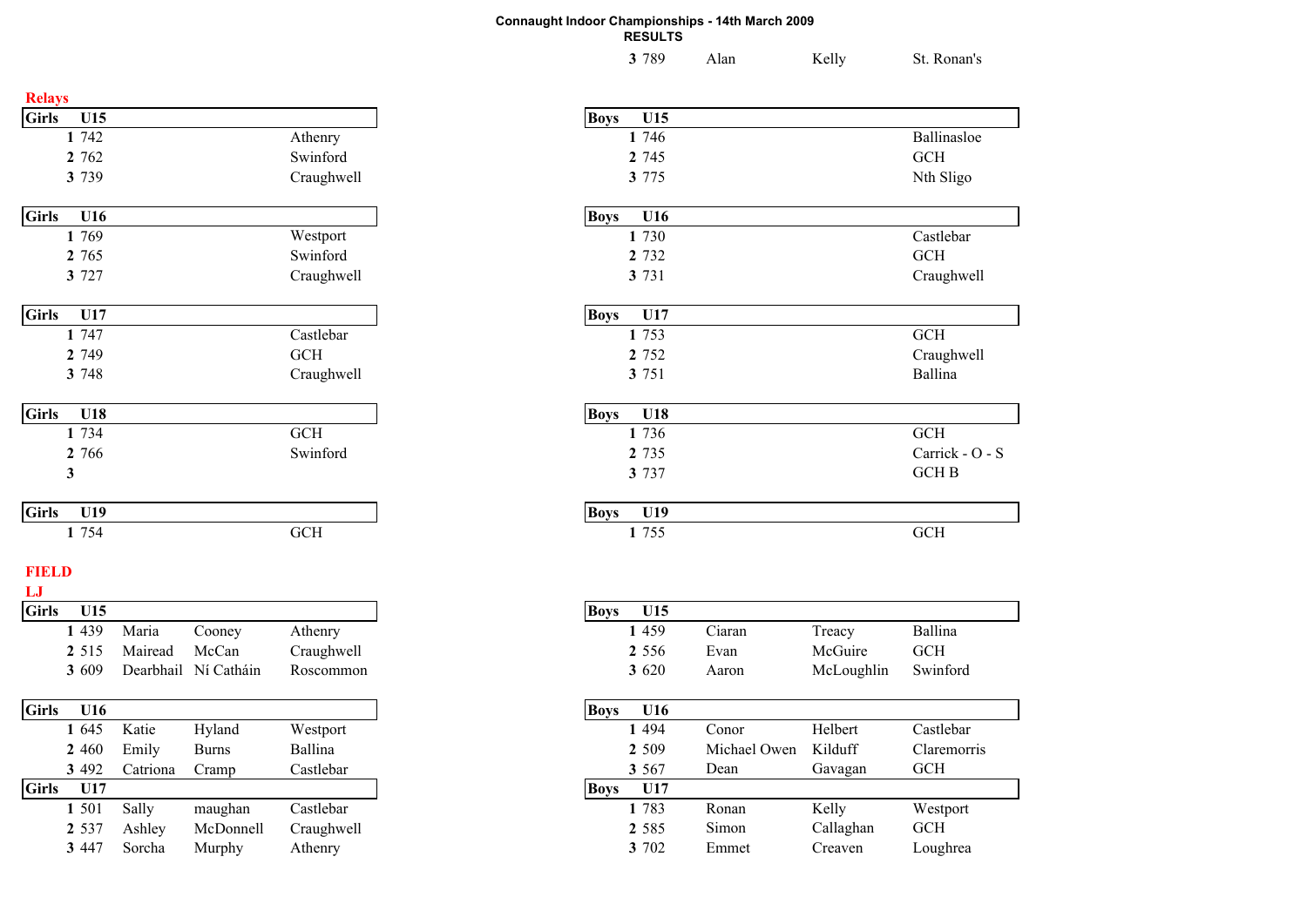|              |              |                  |                   |                   |            |             | <b>RESUL</b> |
|--------------|--------------|------------------|-------------------|-------------------|------------|-------------|--------------|
| <b>Girls</b> |              | U18              |                   |                   |            | <b>Boys</b> | U18          |
|              |              | 1 543            | Cathriona Farrell |                   | Craughwell |             | 1 4 6 6      |
|              |              |                  |                   |                   |            |             | 2 600        |
|              |              |                  |                   |                   |            |             | 3 5 9 9      |
| Sen          |              | W                |                   |                   |            | <b>Boys</b> | U19          |
|              |              | 1 5 4 7          | Sarah             | Finnegan          | Craughwell |             | 1 665        |
|              |              |                  |                   |                   |            |             | 2 785        |
|              |              | <b>SHOT PUTT</b> |                   |                   |            |             |              |
| <b>Girls</b> |              | U15              |                   |                   |            | <b>Boys</b> | U15          |
|              | 1            |                  | 672 Sarah         | Oates             | Nrth Sligo |             | 1 480        |
|              |              | 2 4 9 0          | Kate              | Heneghan          | Castlebar  |             | 2 5 5 6      |
|              |              | 3 7 18           | Danielle          | Kenny             | St Ronan's |             |              |
| <b>Girls</b> |              | U16              |                   |                   |            | <b>Boys</b> | U16          |
|              |              | 1 4 4 3          | Hannah            | Kindregan         | Athenry    |             | 1 5 2 9      |
|              |              | 2 650            | Alice             | Dever             | Westport   |             | 2 4 9 8      |
|              |              |                  |                   |                   |            |             | 3 625        |
| <b>Girls</b> |              | U17              |                   |                   |            | <b>Boys</b> | U17          |
|              | 1            |                  | Cliona            | Ni Cheallaigh GCH |            |             | 1 4 6 4      |
|              |              | 2 627            | Fionnuala Mulroy  |                   | Swinford   |             | 2 4 6 3      |
|              |              | 3 6 3 8          | Shauna            | Monaghan          | Tuam       |             | 3            |
| <b>Girls</b> |              | U18              |                   |                   |            | <b>Boys</b> | U18          |
|              | $\mathbf{1}$ |                  | Sarah             | Ni Loinsigh       | <b>GCH</b> |             | 1 784        |
|              |              | 2 652            | lucy              | mckenna           | Westport   |             | 2 6 3 2      |
|              |              | 3 651            | louise            | carroll           | Westport   |             | 3            |
| <b>Girls</b> |              | U19              |                   |                   |            | <b>Boys</b> | U19          |
|              |              | 1 639            | Nicola            | Monaghan          | Tuam       |             | 1            |
| Sen          |              | W                |                   |                   |            |             |              |
|              |              | 1 705            | Mary              | <b>Barrett</b>    | Loughrea   |             |              |
|              |              | 2 5 4 7          | Sarah             | Finnegan          | Craughwell |             |              |
| Sen          |              | W                |                   |                   |            |             |              |
|              |              | 1 705            | Mary              | <b>Barrett</b>    | Loughrea   |             |              |
|              |              | 2 5 4 7          | Sarah             | Finnegan          | Craughwell |             |              |
|              |              |                  |                   |                   |            |             |              |

| Connaught Indoor Championships - 14th March 2009 |  |
|--------------------------------------------------|--|
| <b>RESULTS</b>                                   |  |
|                                                  |  |

| U18         |                   |                   |            | <b>Boys</b><br>U18 |                            |
|-------------|-------------------|-------------------|------------|--------------------|----------------------------|
| 1 543       | Cathriona Farrell |                   | Craughwell | David<br>1 4 6 6   | Ballina<br>Healy           |
|             |                   |                   |            | 2 600<br>Seamus    | O'Conghaile<br><b>GCH</b>  |
|             |                   |                   |            | 3 5 9 9<br>Alan    | <b>GCH</b><br>Campbell     |
|             |                   |                   |            |                    |                            |
| W           |                   |                   |            | U19<br><b>Boys</b> |                            |
| 1 547       | Sarah             | Finnegan          | Craughwell | Caoimhne<br>1 665  | McGreal<br>Westport        |
|             |                   |                   |            | 2 785<br>Cian      | Mc Manamon<br>Westport     |
|             |                   |                   |            |                    |                            |
| <b>PUTT</b> |                   |                   |            |                    |                            |
| U15         |                   |                   |            | <b>Boys</b><br>U15 |                            |
| 1           | 672 Sarah         | Oates             | Nrth Sligo | 1 480<br>Aaron     | Carrick -O-S<br>McLoughlin |
| 2490        | Kate              | Heneghan          | Castlebar  | 2 5 5 6<br>Evan    | Mc Guire<br><b>GCH</b>     |
| 3 718       | Danielle          | Kenny             | St Ronan's |                    |                            |
| U16         |                   |                   |            | <b>Boys</b><br>U16 |                            |
| 1 4 4 3     | Hannah            | Kindregan         | Athenry    | 1 5 2 9<br>Paul    | McGill<br>Craughwell       |
| 2 650       | Alice             | Dever             | Westport   | 2 4 9 8<br>Eamon   | Castlebar<br>Regan         |
|             |                   |                   |            | 3 625<br>Darragh   | Swinford<br>Campbell       |
|             |                   |                   |            |                    |                            |
| U17         |                   |                   |            | U17<br><b>Boys</b> |                            |
|             | Cliona            | Ni Cheallaigh GCH |            | 1 4 6 4<br>Dean    | Ballina<br>Gillespie       |
| 2 627       | Fionnuala         | Mulroy            | Swinford   | 2 4 6 3<br>Conor   | Ballina<br>Murphy          |
| 3 638       | Shauna            | Monaghan          | Tuam       | 3                  |                            |
| U18         |                   |                   |            | U18<br><b>Boys</b> |                            |
|             | Sarah             | Ni Loinsigh       | <b>GCH</b> | 1 784<br>liamonas  | Westport<br>ruibys         |
|             |                   | mckenna           |            | 2 632              | Loftus<br>Swinford         |
| 2652        | lucy              |                   | Westport   | Fergal             |                            |
| 3 651       | louise            | carroll           | Westport   | 3                  |                            |
| U19         |                   |                   |            | U19<br><b>Boys</b> |                            |
| 1 639       | Nicola            | Monaghan          | Tuam       | 725 Mark<br>1      | St. Ronan's<br>Treacy      |
|             |                   |                   |            |                    |                            |

**HJ**

**Girls U15 Boys U15**